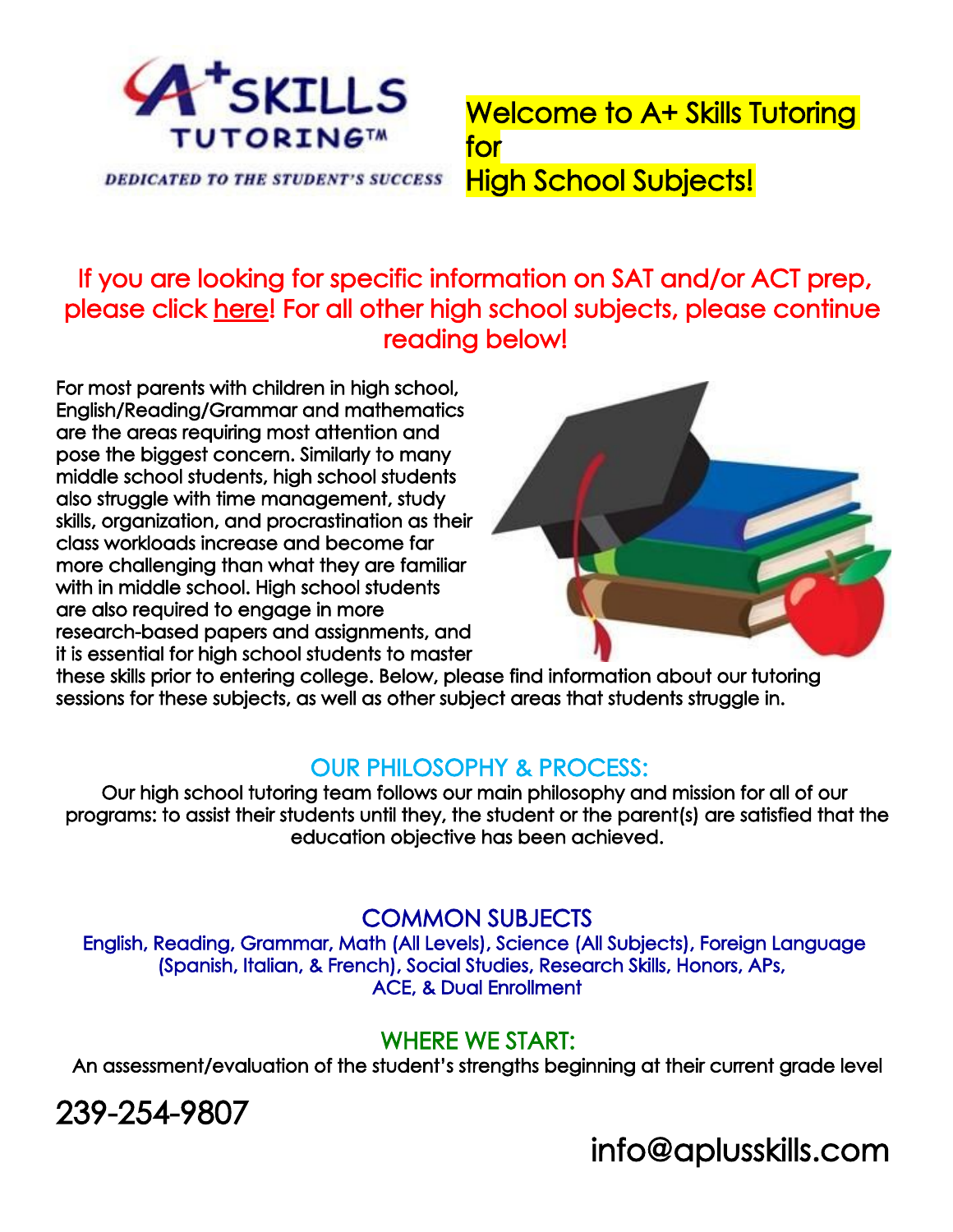#### WHEN ASSESSMENTS/EVALUATIONS OCCUR:

At the student's first session

#### HOW ASSESSMENTS/EVALUATIONS ARE PERFORMED:

Specific assessments/evaluations are designed by the Education Director and Tutor assigned to work with the student

### ADDITIONAL TESTING:

Some students, in addition to their assessment, will require some form of diagnostic testing to complete their assessment. It is our policy, however, to avoid unnecessary testing as well as the expense of testing.

### FLORIDA STANDARDIZED ASSESSMENT & END-OF-COURSE EXAM PREP:

In addition to our core high school courses, we also assist high school students with Florida Standardized Assessments (FSA) and End-of-Course (EOC) exams! This test prep typically begins at the end of February into early March (approximately five to eight weeks in advance of these exams). Our tutors utilize online practice exams and practice workbooks that correspond with your student's grade level to best prepare them for these exam(s)!

#### WE WORK WITH YOUR TEACHERS

With parental consent, the Education Director and your student's tutor(s) are able to directly coordinate our customized learning plan for your student with that of their classroom teachers!

# WORKING WITH OUR TEAM & SCHEDULING

#### Tutor Assignments:

The Education Director selects the most qualified tutors for your student based on scheduling availability for both tutors and students, as well as factoring in specific requests and personalities.

#### Scheduling:

 Flexible to your needs, including the specific number of days students work in the office with their tutors, as well as the days and times of their sessions. High school students are encouraged to attend at least one or two hour-long sessions per week for the best learning outcomes.

# STUDENT COMMITMENT

239-254-9807

info@aplusskills.com